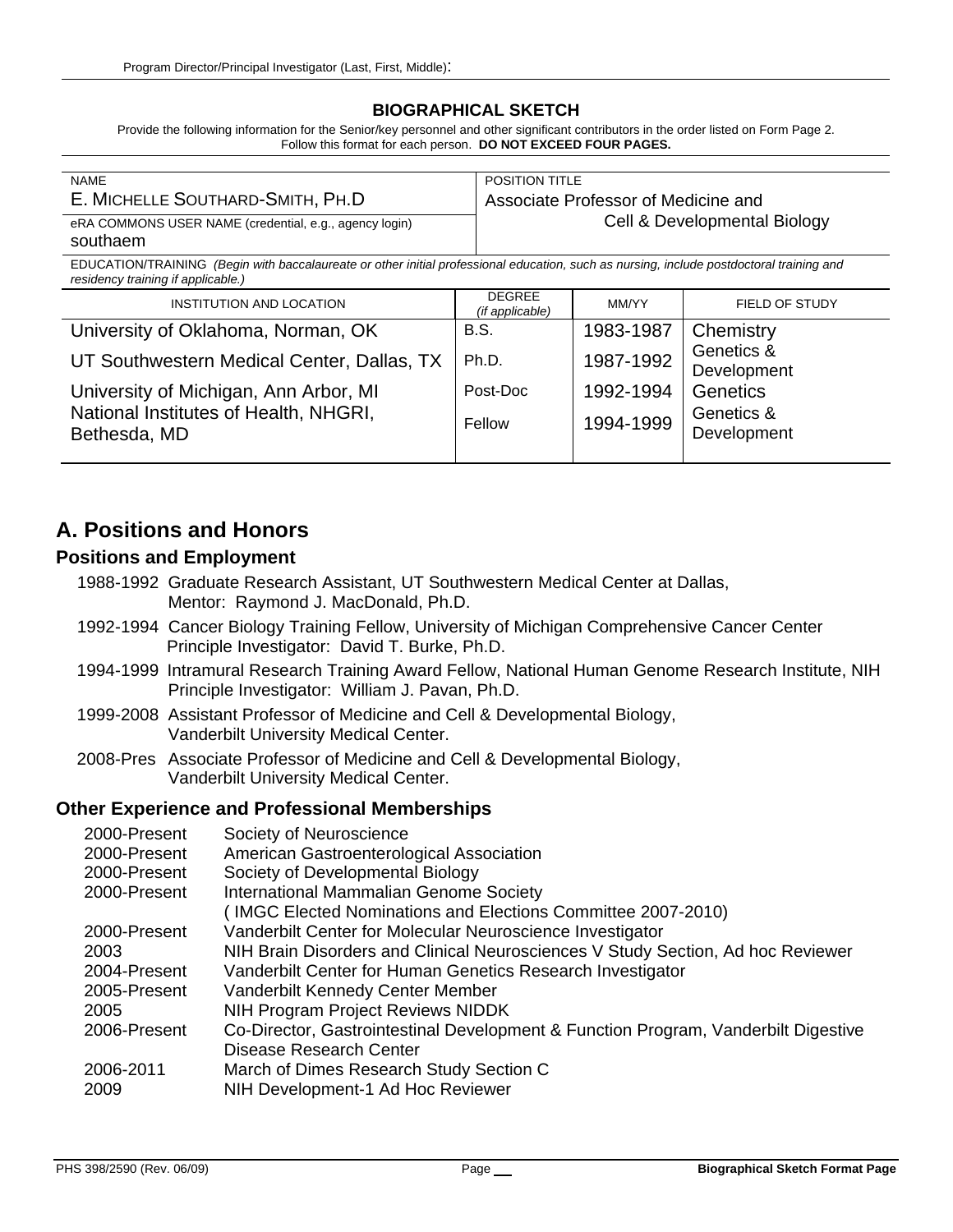## **Honors and Awards**

- 1986 Sir Alexander Fleming Scholar, Oklahoma Medical Research Foundation<br>1991 **MIL Training Grant in Genetics and Development**. UT Southwestern Medi
- NIH Training Grant in Genetics and Development, UT Southwestern Medical Center at Dallas
- 1992 Nominata Award, Outstanding Graduate Student, UT Southwestern Medical Center at Dallas
- 1993 Cancer Biology Training Fellowship, University of Michigan Comprehensive Cancer Center
- 1998 NIH Fellows Award for Research Excellence
- 1999 Howard Hughes Research Scholar Award, Department of Medicine, Vanderbilt University
- 2000 Research Scholar Award, Foundation for Digestive Health & Nutrition, American Gastrological **Association**

# **B. Selected Peer-reviewed Publications**

- Wines, D.R., Brady, J.M., **Southard, E.M.**, and MacDonald, R.J. (1991). Evolution of the Rat Kallikrein Gene Family: Gene Conversion Leads to Functional Diversity*. J. Molec. Evol.* 32:476-492.
- **Southard-Smith, M.**, Lechago, J., Wines, D.R., MacDonald, R.J., and Hammer, R.E. (1992). Tissuespecific Expression of Kallikrein Family Transgenes in Mice and Rats. *DNA and Cell Biology* 11:345- 358.
- **Southard-Smith, M.** and MacDonald, R.J. (1993). Isolating Reiterated Genes from a Rat Genomic Library Constructed with the Bacteriophage P1 System. *Biotech Update* 8(2):36-39.
- **Southard-Smith, M.**, Pierce, J.C., and MacDonald, R.J. (1994). Physical Mapping of the Rat Tissue Kallikrein Family within Two Gene Clusters by Analysis of P1 Bacteriophage Clones. *Genomics* 22:404-417.
- MacDonald, R.J., **Southard-Smith, E.M.**, and Kroon, E. (1996). Disparate Tissue-specific Expression of the Tissue Kallikrein Multigene Family of the Rat. *J. Biol. Chem.* 271(23):13684-13690.
- Greenwood, A.D., **Southard-Smith, E.M.**, and Burke, D.T. (1997). Coordinate control and variation in Xlinked gene expression among female mice. *Mammalian Genome* 8(11):818-822.
- **Southard-Smith, E.M.**, Kos, L., and Pavan, W.J. (1998). *Sox10* Mutation Disrupts Neural Crest Development in *Dom* Hirschsprung Mouse Model. *Nature Genetics* 18(1):60-64.
- **Southard-Smith, E.M.**, Angrist, M., Ellison, J.S., Agarwala, R., Baxevanis, A.D., Chakravarti, A., and Pavan, W.J. (1999). The *Sox10Dom* Mouse: Modeling the Genetic Variation of Waardenburg-Shah (WS4) Syndrome. *Genome Research* 9(3):215-25.
- **Southard-Smith, E.M.**, Collins J.E., Ellison, J.S., Smith, K.J., Baxevanis, A.D., Touchman, J, Green, E, Dunham, I, and Pavan, W.J. (1999). Comparative Analysis of the *Dominant megacolon-SOX10* Genomic Interval in Mouse and Human. *Mammalian Genome* 10(7):744-749.
- Potterf S.B., Mollaaghababa R., Hou L., **Southard-Smith E.M.**, Hornyak T.J., Arnheiter H., and Pavan W.J. (2001). Analysis of Sox10 function in neural crest-derived melanocyte development: Sox10-dependent transcriptional control of dopachrome tautomerase. *Developmental Biology* 237:245-257
- Zhu L., Lee H.-O., Jordan C.S., Cantrell V.A., **Southard-Smith E.M.,** and Shin M.K. (2004). Spatiotemporal regulation of endothelin receptor-B by Sox10 in neural crest-derived enteric neuron precursors. *Nature Genetics* 36(7):732-737.
- Cantrell V.A., Owens S.E., Chandler R.L., Airey D.C., Bradley K.M., Smith J.R., and **Southard-Smith E.M.** (2004). Interactions between *Sox10* and *EdnrB* modulate penetrance and severity of aganglionosis in the *Sox10Dom* mouse model of Hirschsprung disease. *Human Molecular Genetics* 13(19):2289-301.
- Owens S.E., Broman K.W., Wiltshire T., Elmore J.B., Bradley K.M., Smith J.R., and **Southard-Smith E.M.** (2005). Genome-wide linkage identifies novel modifier loci of aganglionosis in the Sox10Dom Model of Hirschsprung disease. *Human Molecular Genetics* 14(11):1549-58.
- Hakami R.M., Hou L., Baxter L.L., Loftus S.K., **Southard-Smith E.M**., Incao A., Cheng J., and Pavan W.J. (2006). Genetic evidence does not support direct regulation of *Ednrb* by *Sox10* in migratory neural crest and the melanocyte lineage. *Mechanisms of Development* 123:124-134.
- Deal K.K., Cantrell V.A., Chandler R.L., Saunders T.L., Mortlock D.P., and **Southard-Smith E.M.** (2006). Distant regulatory elements in a Sox10-βGeo BAC transgene are required for expression in the enteric nervous system and other neural crest-derived tissues. *Developmental Dynamics* 235(5):1413-1432.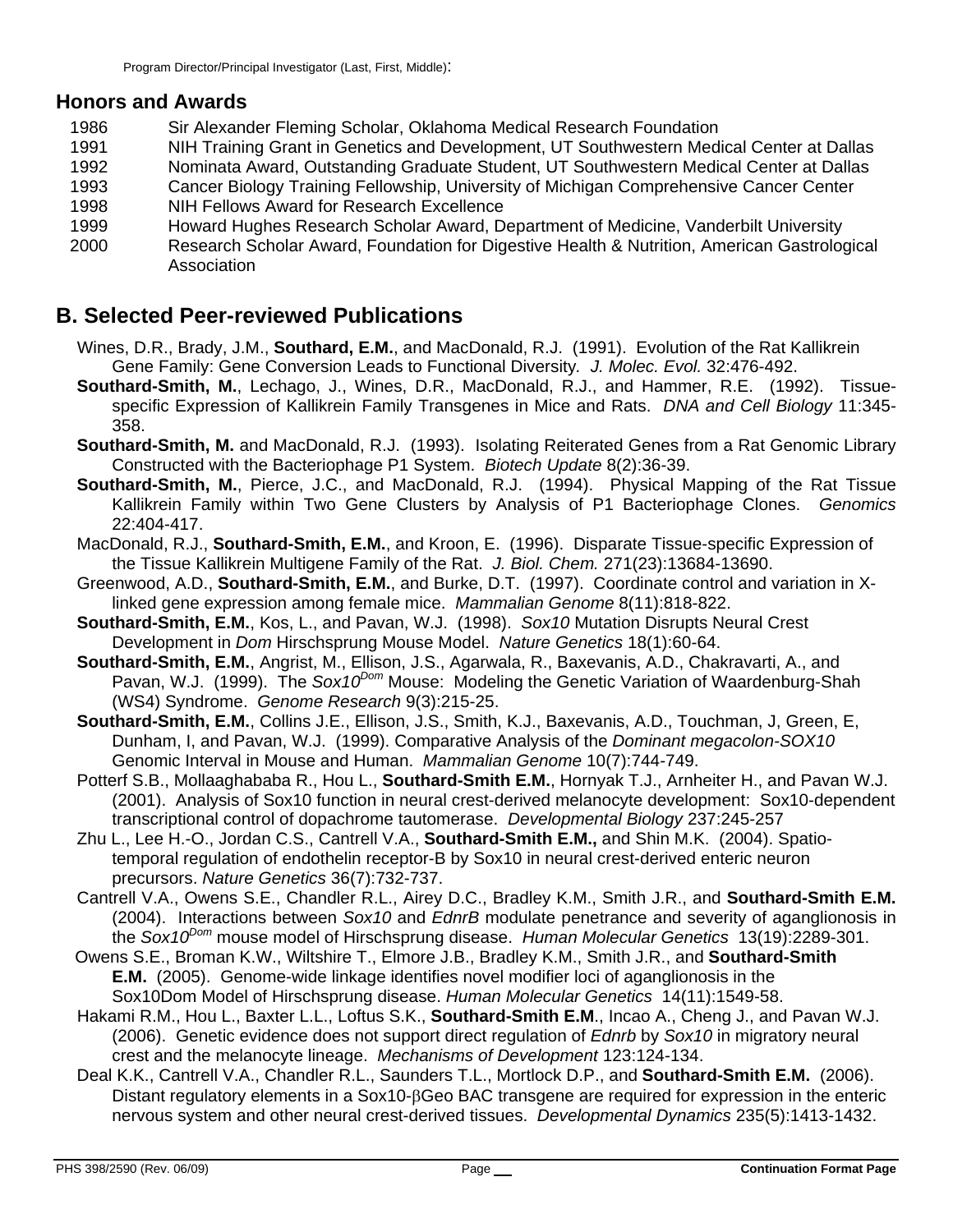- Broman, K.W., Sen, S., Owens, S.E., Manichalkul, A., **Southard-Smith, E.M.\*** and Churchill G.A. (2006) The X chromosome in quantitative trait locus mapping. *Genetics* 174(4):2151-8. **\***Communicating author for the data set used in this analysis.
- Chandler, K.J., Chandler R.J., Broeckelmann, E., Hou, Y., **Southard-Smith, E.M.**, and Mortlock, D.P. (2007*)* Relevance of BAC transgene copy number in mice: Transgene copynumber variation in a large dataset and correlations with transgene integrity and expression. *Mammalian Genome* 18(10):693-708.
- Boyle, S., Misfeldt, D., Chandler, K.J., Deal K.K., **Southard-Smith, E.M.,** Mortlock, D.P., Baldwin, H.S., and de Caestecker, M. (2007) Lineage tracing the cap mesenchyme reveals distinct patterns of kidney progenitor cell fate. *Developmental Biology* 313:234-245.
- Corpening, J.C., Cantrell, V.A., Deal, K.D., and **Southard-Smith, E.M.** (2008). A Histone2BCerulean BAC transgene identifies differential expression of *Phox2b* in migrating enteric neural crest derivatives and enteric glia. *Developmental Dynamics* 237:1119-1132.
- Walters, L.C., Cantrell, V.A., Weller, K.P., Mosher, J.T., **Southard-Smith, E.M.** (2010 Revision Submitted). Effect of genetic background on enteric lineage divergence in the *Sox10<sup>Dom*</sup> model of Hirschsprung disease.

# **C. Research Support**

# **Ongoing Research Support**

**R01 DK60047-06** (Southard-Smith) 08/01/07 – 11/30/12

NIH/NIDDK

*Genetic Complexity and Modifiers of Hirschsprung Disease* 

Narrow intervals of modifiers initially mapped in our genome wide study and define shared haplotypes across inbred strains to facilitate modifier gene identification, define the effects of gene:gene interactions on aganglionosis, and determine signaling pathways downstream of Sox10 and its modifier Phox2b. Role: PI

## **#1-FY06-390** (Southard-Smith) 06/01/06—05/31/10

March of Dimes

*Neural Crest Lineage Analysis in the Enteric Nervous System* 

Analysis of neuronal and glial lineage segregation and developmental potential of neural crest stem cells in the enteric nervous system using Sox10-H2BVenus and Phox2b-H2BCerulean BAC transgenic lines. Role: PI

**R01 DK078158** (Southard-Smith) 04/15/07 – 03/31/11

NIH/NIDDK

*Neural Crest Contributions to the Bladder* 

Identification of cell types in the bladder that arise from Sox10+ neural crest through analysis of transgene expression and Cre-LoxP implementation, determination of developmental potential, changes in lineage restriction and transcriptome profiles of sacral neural crest that contribute to the bladder and analysis of abberation in neural crest development in mouse spina bifida models with myelodysplastic bladder disease. Role: PI

**U01 DK070219** (Southard-Smith) 04/1/05 – 03/31/11 Subcontract with Cincinnati Children's Medical Research Foundation (participation initiated 05/01/07) *Murine Atlas of Genitourinary Smooth Muscle Development*  Transcriptome profiling of Sox10+ neural crest lineages in the Bladder wall at E14 and E15. Role: PI on subcontract portion of project .

# **S10 RR027661-01** (Southard-Smith) 04/15/10 – 04/14/11

NIH/NCRR

*Acquisition of an Episcopic Fluorescence Image Capture System*